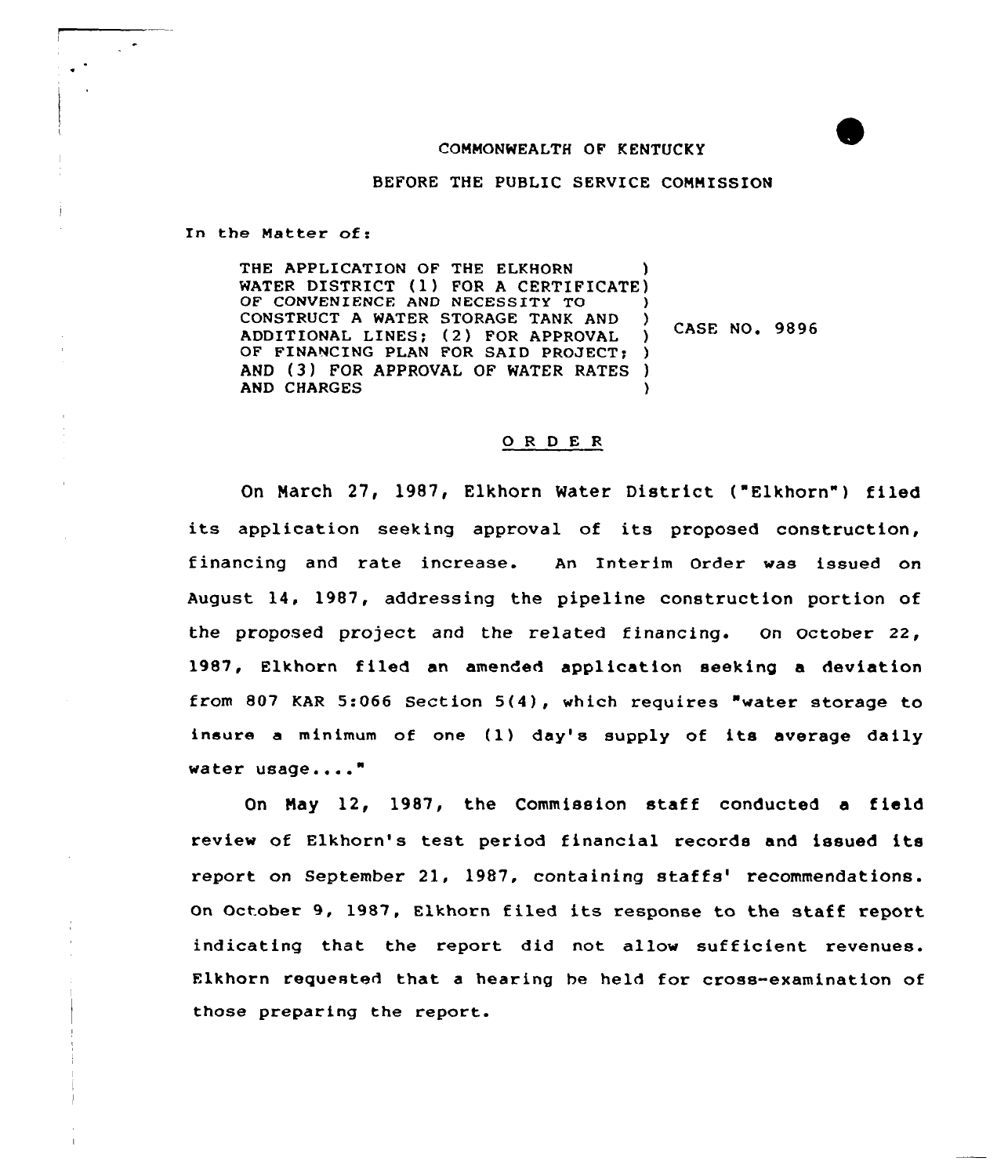An informal conference was held on November 30, 1987, followed by a public hearing held on January 14, 1988, at the Commission's offices in Frankfort, Kentucky. Marvin E. Duvall, d/b/a Elkhorn Mobile Home Park, whose August 19, 1987, Motion for Full Intervention had been granted, was an active participant in both proceedings.

At the hearing, both the Commission staff and Elkhorn made certain requests for information and calculations. Such requests were to be filed with the Commission by January 30, 1988. The Commission has considered those items that were filed January 30, 1988.

### COMMENTARY ON WATER STORAGE DEUIATION REQUEST

By application filed October 22, 1987, Elkhorn requested a deviation from 807 KAR 5:066, Section 5(4). Said request asked that Elkhorn be relieved of the requirement to provide storage equal to one day's supply of its average daily usage.

In an effort to acquire sufficient information for an adequate and proper consideration of the deviation requested by Elkhorn, the Commission entered an Order on December 3, 1987, for additional information. Elkhorn's response to that Order indicates that it currently possesses 50,000 gallons of finished water storage. This was slightly more than one-half of its 1987 average day' usage of 93,000 gallons and less than one-third of its 1987 maximum day's usage of 161,000 gallons. Elkhorn estimated that its 1990 maximum day usage would be 165,000 gallons for <sup>3</sup> successive days. Elkhorn also responded that it was currently seeking funds from the Farmers Home Administration and

 $-2-$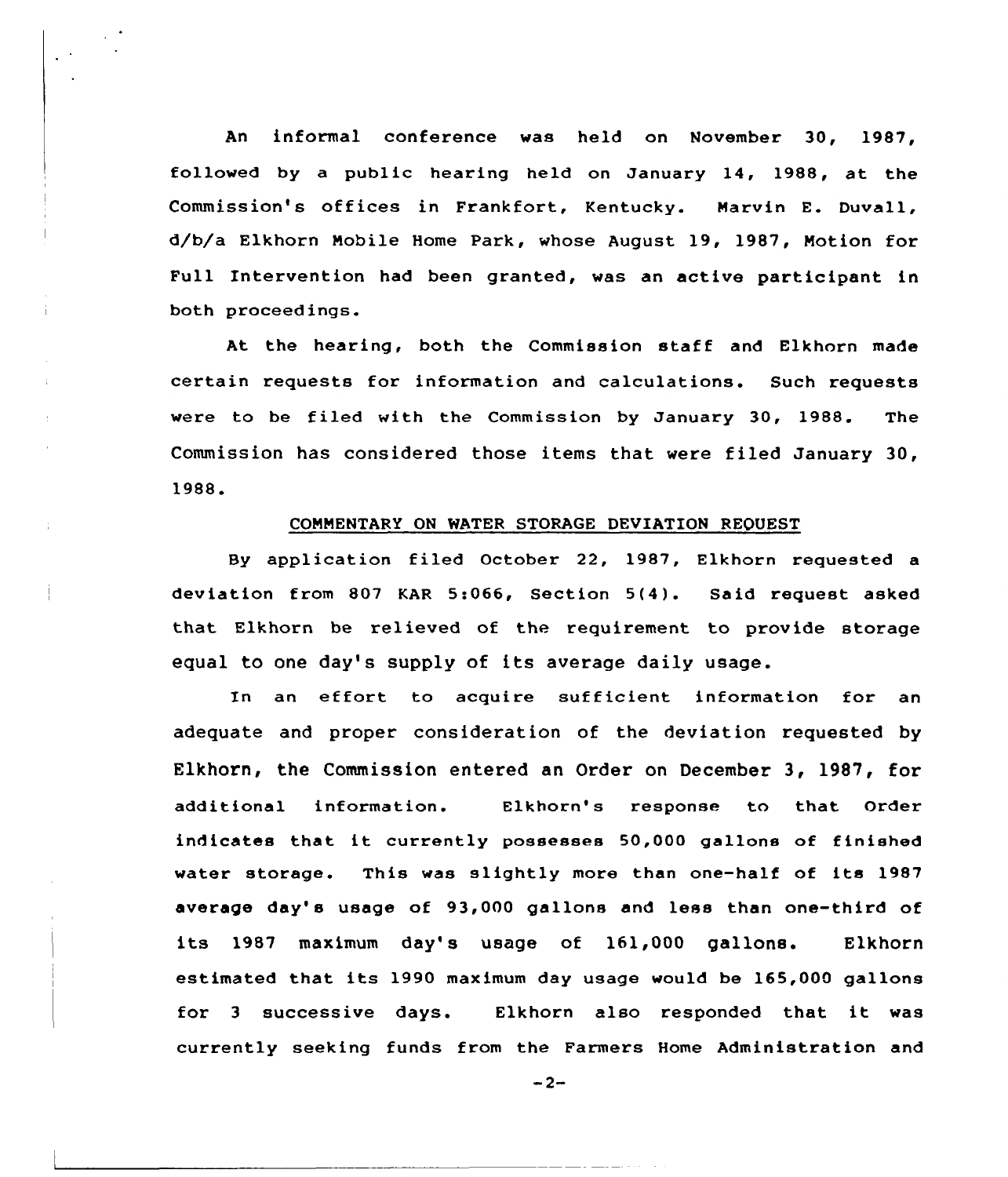the Rentucky Pollution Abatement Authority in order to construct additional storage facilities. The Commission's review of this matter leads it to conclude that additional storage facilities are needed in order for Elkhorn to supply adequate and reliable service to the District's customers. Hovever, the Commission is aware of the amount of time required to plan, finance and construct these types of facilities and will grant <sup>a</sup> limited deviation in this instance. Elkhorn should monitor its storage capability, and should notify the Commission of any changes that materially affect its ability to provide adequate storage  $(e.g.,)$ increases in water consumption, or inability to assure reliance on the storage capacity of the City of Frankfort).

### REVENUE REQUIREMENT

At the hearing staff indicated that its september 21, 1987, report would be amended to include an additional decrease in interest income of \$874, based on testimony filed by Elkhorn on December 3Q, l9S7.

Rate case expense was not recommended in the staff report for rate-making purposes due to the lack of sufficient documentation and the inability of the expense to meet the criteria of being known and measurable. As a result of testimony submitted both prior to and during the hearing, staff has amended its recommendation to include the portion of Elkhorn's proposed rate case expense consisting of \$29.25 for advertising and \$2,340 for fees charged by Elkhorn's consultant, Al Humphries. This results

 $-3-$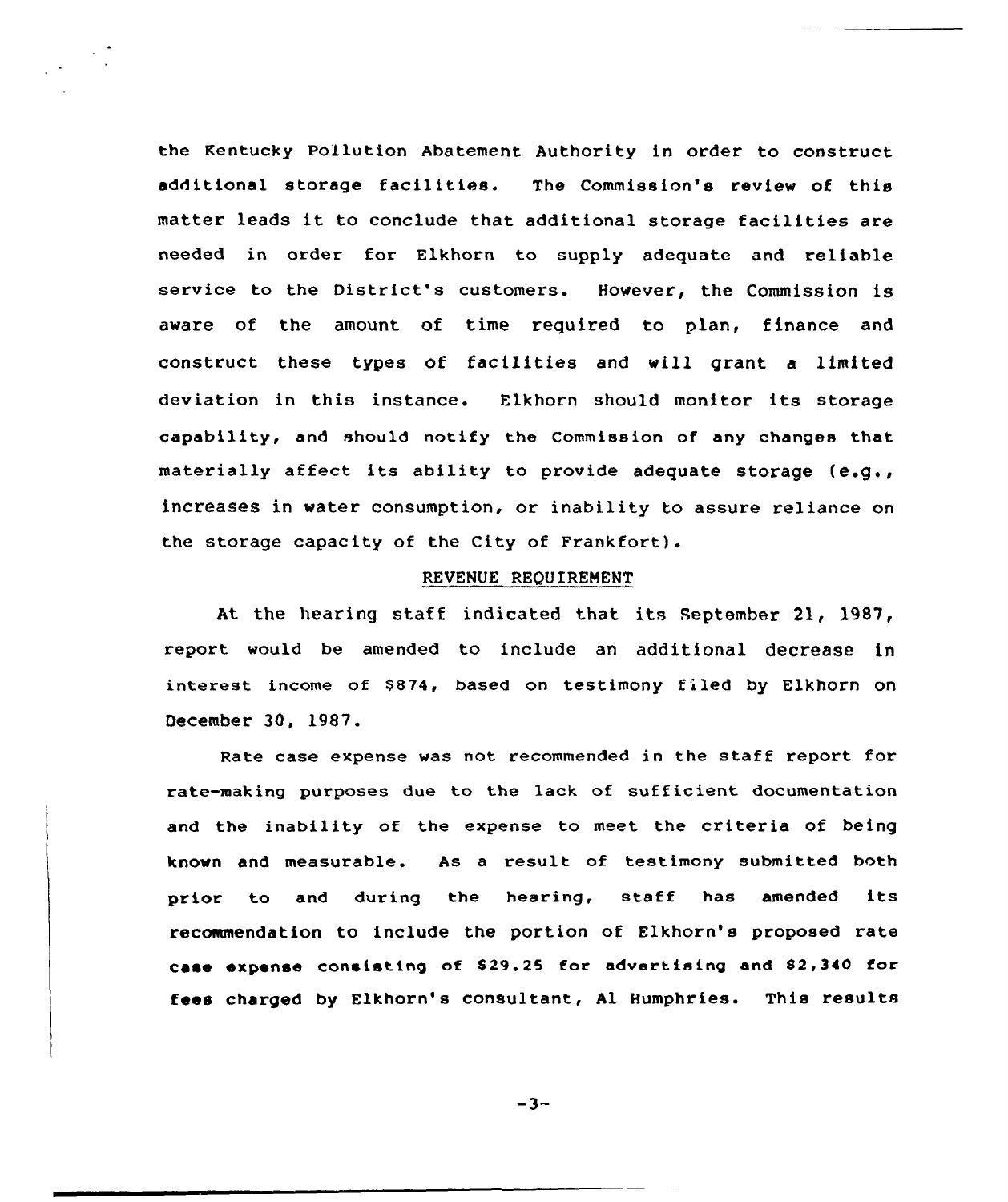in total rate case expense of \$2,369.25 $^{\rm l}$  to be amortized over a 3-year period resulting in test period expense of  $$790.<sup>2</sup>$ 

The Commission is aware that Elkhorn seeks total rate case expenses of approximately \$5,868, based upon exhibits filed August 31, 1987, and December 30, 1987. Based upon review of these exhibits, and testimony from the hearing, the Commission finds that Elkhorn has failed to produce sufficient proof that the proposed expenses are justified. Therefore, the staff recommendation for rate case expense has been accepted. Elkhorn is reminded that it has an obligation to seek the most reasonable and cost effective services available whenever outside services are required.

After consideration of the aforementioned adjustments, the Commission finds Elkhorn's test year operations to be as follows:

|                      | Test Year Actual<br>Per Audit Report |                                  |                  |
|----------------------|--------------------------------------|----------------------------------|------------------|
|                      | (Excluding Proposed                  | Commission                       | Adjusted         |
|                      | Construction)                        | Adjustments                      | Test Year        |
| Operating Revenues   | \$59,595                             | $-0-$<br>s                       | 559,595          |
| Operating Expenses   | 70,389                               | 790                              | 71,179           |
| Net Operating Income | $\sqrt{5}$ <10,794>                  | $\overline{\langle 790 \rangle}$ | $\sqrt{211,584}$ |
| Other Income:        |                                      |                                  |                  |
| Interest             | 1,468                                | $\langle 874 \rangle$            | 594              |
| Income Available for |                                      |                                  |                  |
| Debt Service         | <9,326                               | \$<1,664>                        | $$<$ 10,990>     |
|                      |                                      |                                  |                  |

| Advertising | 29.25      |
|-------------|------------|
| Humphries   | 2,340.00   |
|             | \$2,369.25 |

| 2 | Total Rate Case Expense Allowed |  | \$2,369            |
|---|---------------------------------|--|--------------------|
|   | Amortized over 3 years          |  |                    |
|   | Test Year Expense               |  | $\overline{5}$ 790 |

$$
-4-
$$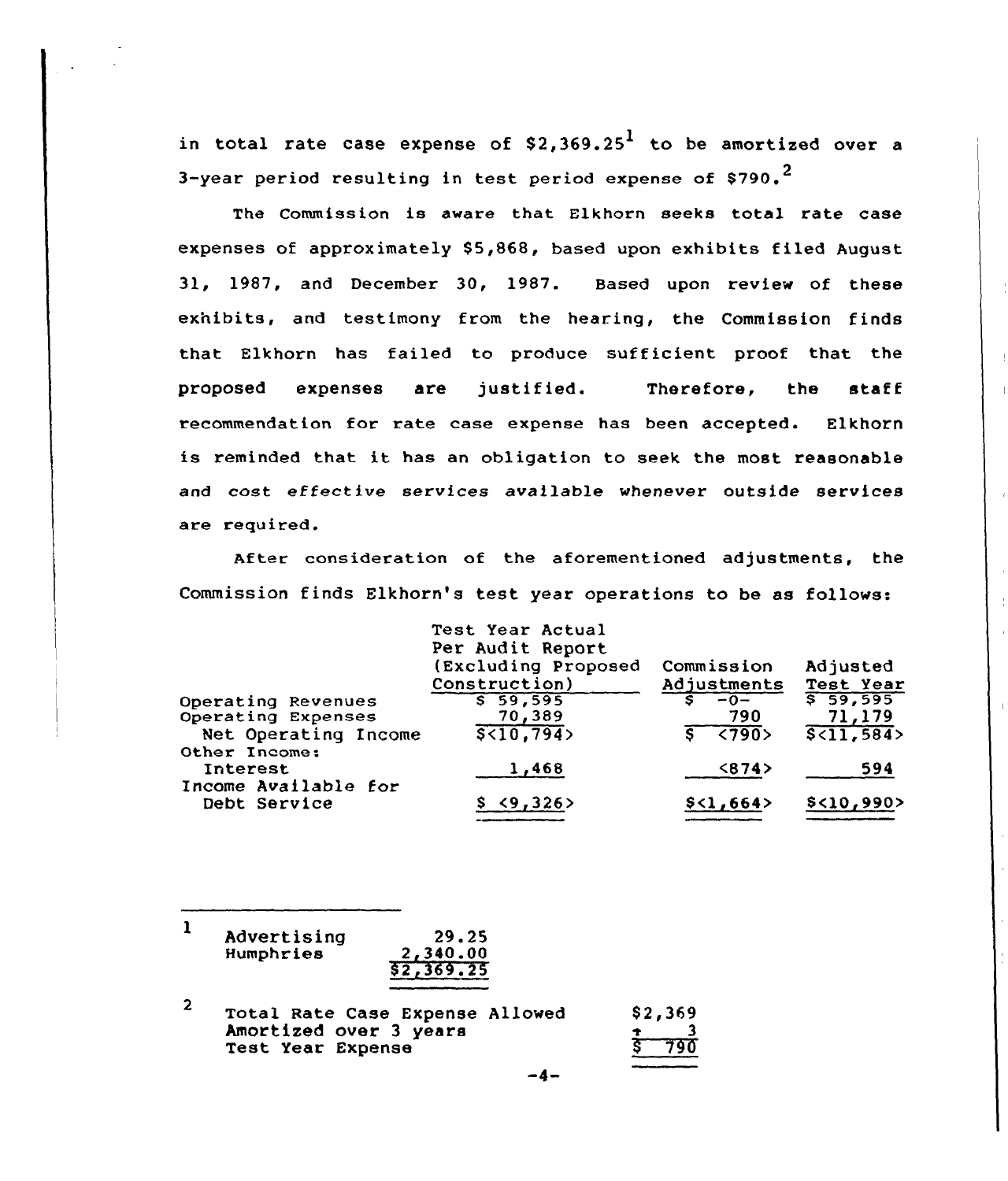Based on adjusted operating expenses of \$71,179, and a 1.2X DSC of  $$8,970^3$  a revenue increase of  $$19,960$  is recommended. The Commission is of the opinion that <sup>a</sup> 1.2X DSC is fair, just and reasonable and will allow Elkhorn sufficient revenue to pay operating expenses, service its debt and provide for future eguity growth. Therefore, the Commission affirms staff's recommended increase of \$19,960.

## Billing Analysis and Rate Design

In its application, Elkhorn proposed to change the rate design for its general customers by combining the second and third rate steps. After review of the bill, usage and revenue distribution, staff recommended acceptance of the proposed rate design change.

Elkhorn also proposed to place its three mobile home customers, previously serviced under separate rate schedules, on the same rate schedule as general customers. Although staff agreed with Elkhorn that a large portion of the water sold during the test year to the mobile home parks, and billed at the lowest rate steps, produced insufficient revenue, they did not agree with Elkhorn's proposal to bill the mobile home parks under the general rate schedule. Staff proposed that the minimum usage and the minimum hill be established for each mobile home park based upon the number of spaces available, allowing half the general customer

<sup>3</sup> Staff Report on Elkhorn Water District, Case No. 9896, p. 10.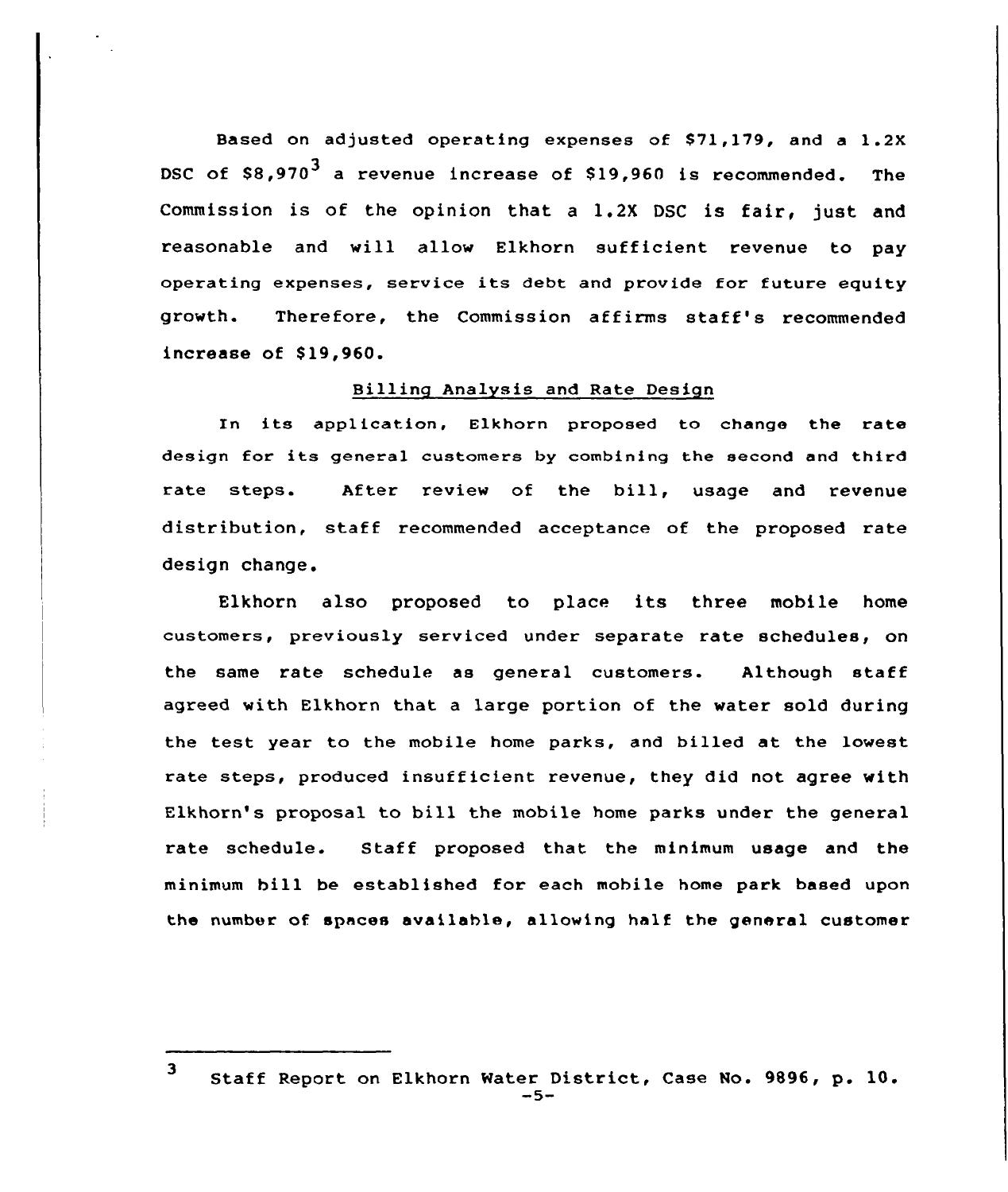minimum usage and half the minimum bill for each available space. Any excess usage above the minimum would be billed through the general rate schedule.

As <sup>a</sup> part of the discussion on rate design, it is stated in the Staff Report<sup>4</sup> that source of supply, pumping, transportation and distribution expenses indicate the cost of water is approximately S1.33 per 1,000 gallons. At the hearing, staff testified that additional calculations were done based on information filed after issuance of the report and adjustments vere made to expenses, which showed a lower cost of water of approximately 81.06 per 1,000 gallons delivered. Staff was requested to furnish a copy of the calculations. This has been filed as a part of the record considered herein.<sup>5</sup>

Testimony at the hearing indicates that Elkhorn views this lower estimate of the cost of delivering 1,000 gallons of water as improperly reducing the amount of revenue to be realized by the utility. As explained in prior sections of this Order, the revenue allowed is based on adjusted operating expenses and a 1.2X DSC, and includes an adjusted expense allowance for purchased water. The purpose of this particular calculation is for use as a

- $4$  P. 12.
- 5. Staff Exhibit.

<sup>6</sup> Transcript of Evidence ("T.E."),January 14, 1988, pp. 103,  $137, 138, 144-148.$  -6-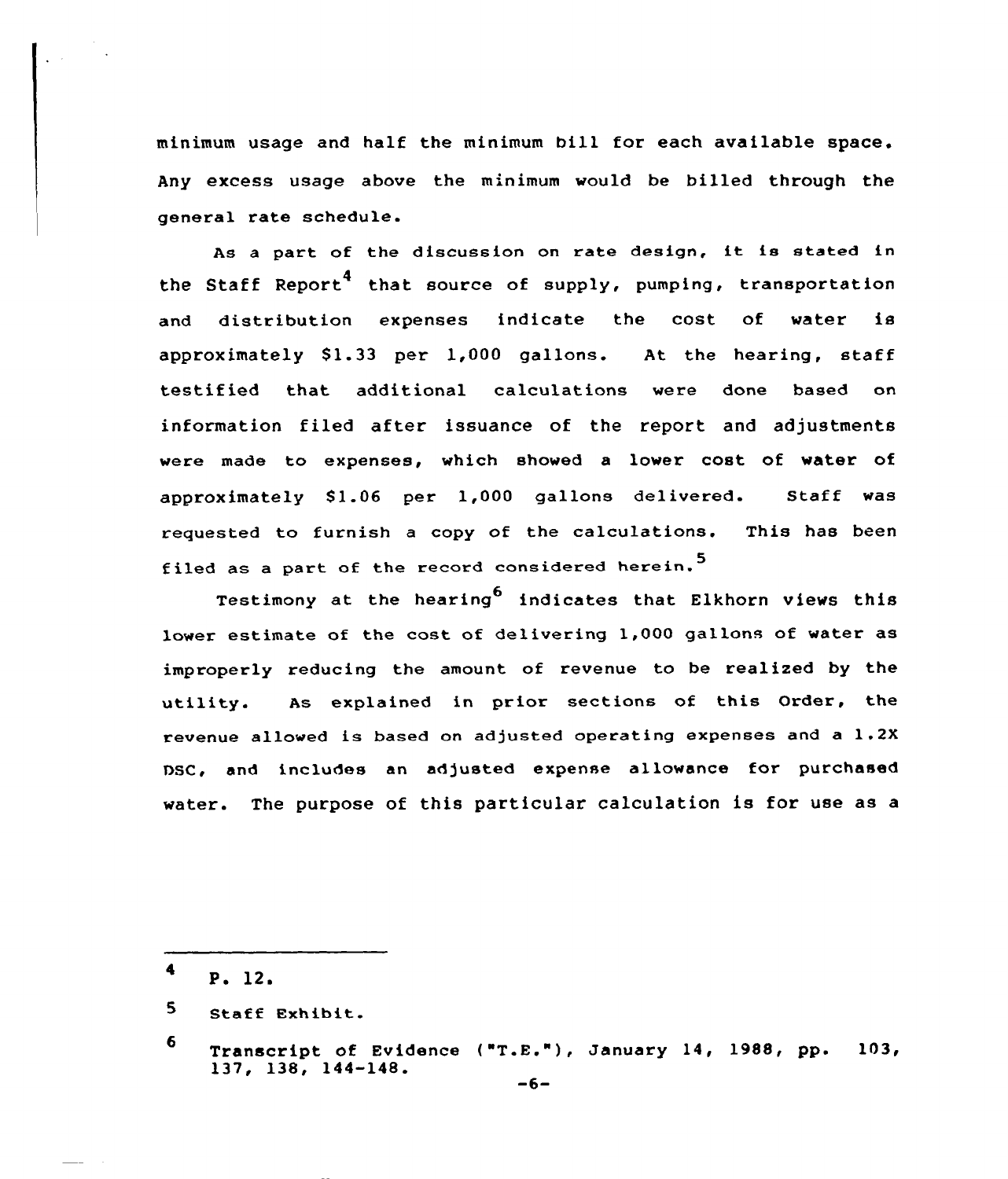tool in determining the rate design to assure that the lowest rate step of the rate schedule includes the actual cost of purchased water plus an allowance for other expenses, and does not affect the dollar amount of revenue found reasonable.

Elkhorn does not have <sup>a</sup> recent cost of service study on file with the Commission, nor was such study filed with this case. While a cost of service study would, of course, more fully reflect the details of the costs involved, the Commission is of the opinion that to require the expense and time involved in obtaining the study would be detrimental to Elkhorn at this time. The Commission is also of the opinion, after review of staff' calculations, that they provide a reasonable estimate of water costs and accepts them for use in determining rate design.

On September 25, 1987, Elkhorn filed a notice with the Commission containing entirely different rates and rate design from those proposed in the application. On October 1, 1987, Elkhorn filed notice that it intended to place the original proposed rates into effect. The suspension period having ended on October 1, the Commission ordered the rates into effect on October 5, subject to refund. The Commission interpreted the notice filing on October <sup>1</sup> as an act intended to supersede Elkhorn's filing of September 25. Consequently, the second set of proposed rates was not suspended. The Commission was then surprised when Elkhorn placed the second set of proposed rates into effect on October 25, 1987. At the hearing, Nr. Humphries testified that these currently effective rates, which incorporated <sup>a</sup> different rate design, were the result of a complaint filed by the

 $-7-$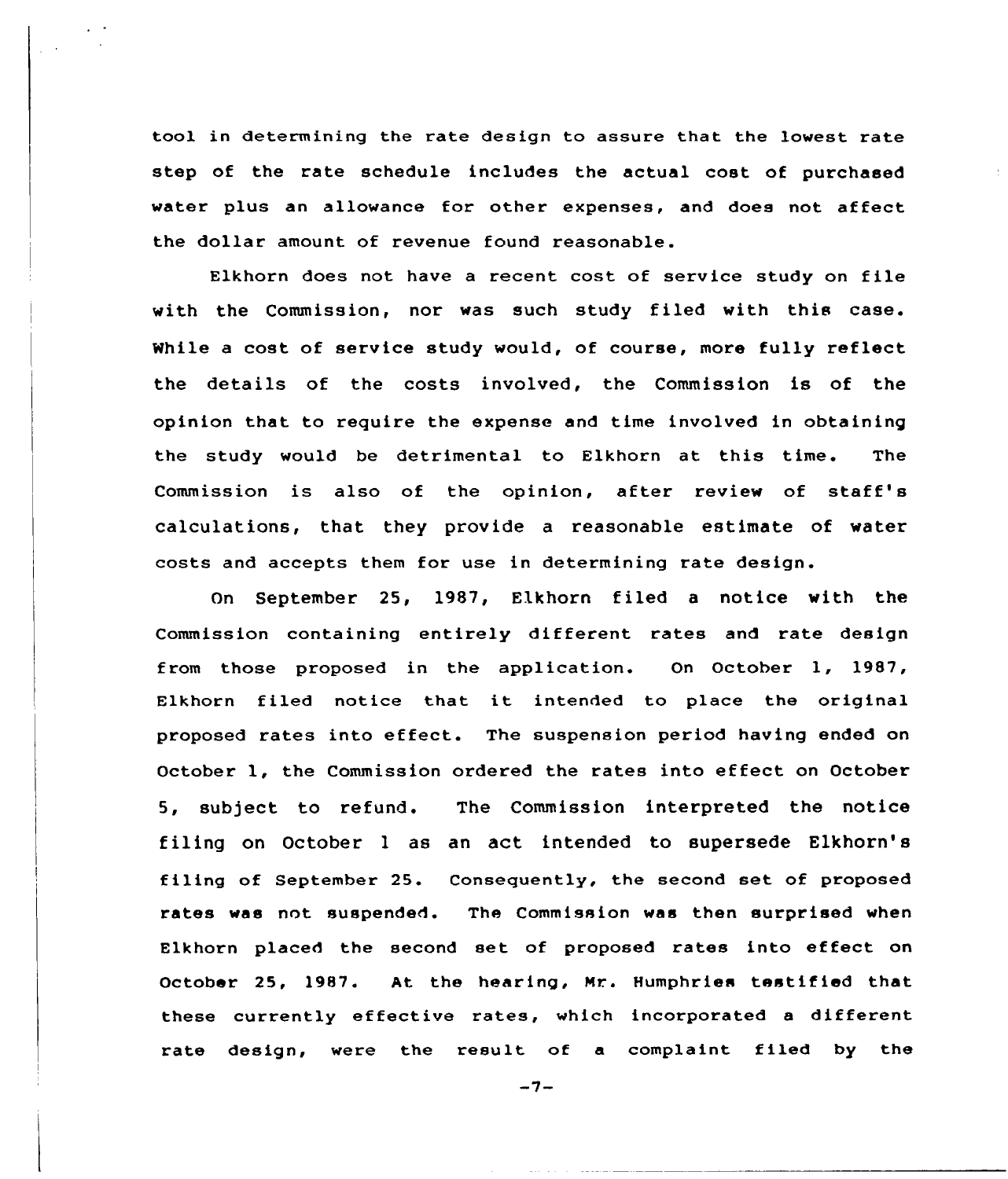Intervenor, Marvin Duvall, and were intended to give him a "break."<sup>'</sup> No other justification was presented for this rate design. Notably, the new rates produced total annual revenues that were within \$5,000 of the amount recommended in the original staff report.

The Staff Report is quite detailed as to the review of customer usage patterns, bill and revenue distribution as reflected in the information provided by Elkhorn. Based on that review, staff recommended that the rate design proposed by Elkhorn in its application for general customers be accepted.

Staff did not agree with Flkhorn's proposal to place mobile home customers on the same rate schedule as general customers, and proposed to establish minimum bills and usage for each mobile home park based on the number of spaces available with excess usage over the minimum billed under the general rate schedule. Although the staff proposal results in <sup>a</sup> larger percentage increase for these customers, due to the low rates previously paid, it is less than that which would result from either of Elkhorn's proposed rate designs.

The Commission recognizes that the mobile home parks are businesses for the owners, but it also recognizes that the ultimate recipients of service and the ultimate ratepayers are residential users. There is no ideal method of billing master-metered services of this type. However, the Commission is of the opinion that the billing method proposed by staff

7 T.E., January 14, 1988, pp. 84, 85.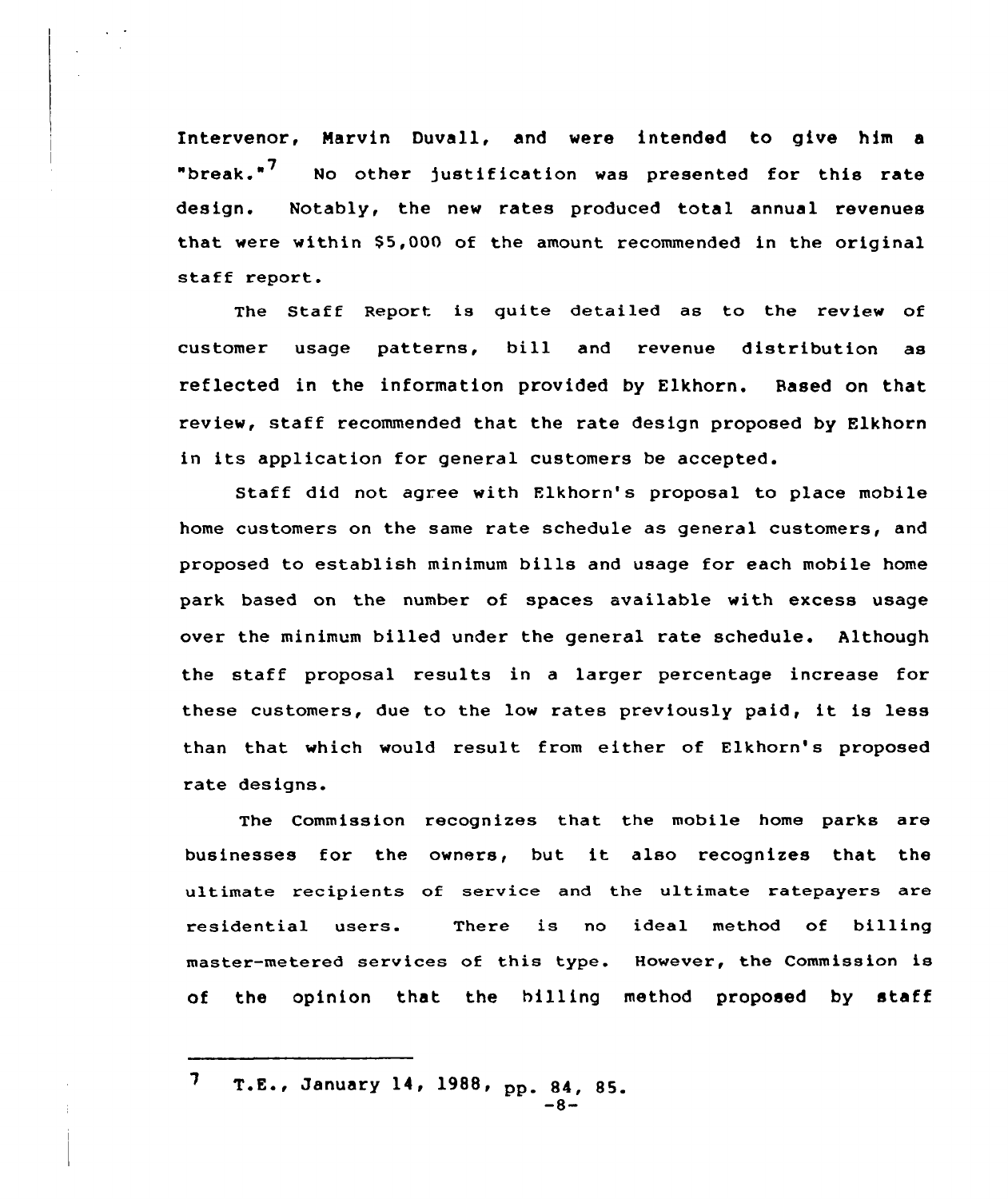adequately considers the effects and benefits for the utility, the mobile home park owners, and the ultimate users and should be accepted.

Further, the rate design proposed by the September 25, 1987, notice and placed into effect by the October 25, 1987, tariff filing is not supported by either filed information or testimony and should be denied.

ELkhorn also proposed minimum bills for meters larger than the standard 5/8 inch meter. Mr. Humphries testified that the minimum bills were based on <sup>a</sup> comparison of the ratios of test flow minimums.  $8$  The Commission's policy is to establish minimum usage for larger meters according to the capacity flow of each meter size as determined by standard engineering criteria and a minimum bill equal to the cost of that usage under the rate schedule. Elkhorn's proposed minimum bills do not reflect this policy and should be denied.

The rates and rate design in Appendix <sup>A</sup> are fair, fust and reasonable in that they vill produce the revenue of \$79,689 allowed herein.

# Refunda

The rate schedules proposed by Elkhorn and placed into effect on October 1, 1987, and on October 25, 1987, respectively, produce revenue in excess of that allowed herein. All charges in excess of those approved should be refunded within 60 days of the date of

<sup>8</sup> T.E., January 14, 1988, p. 95.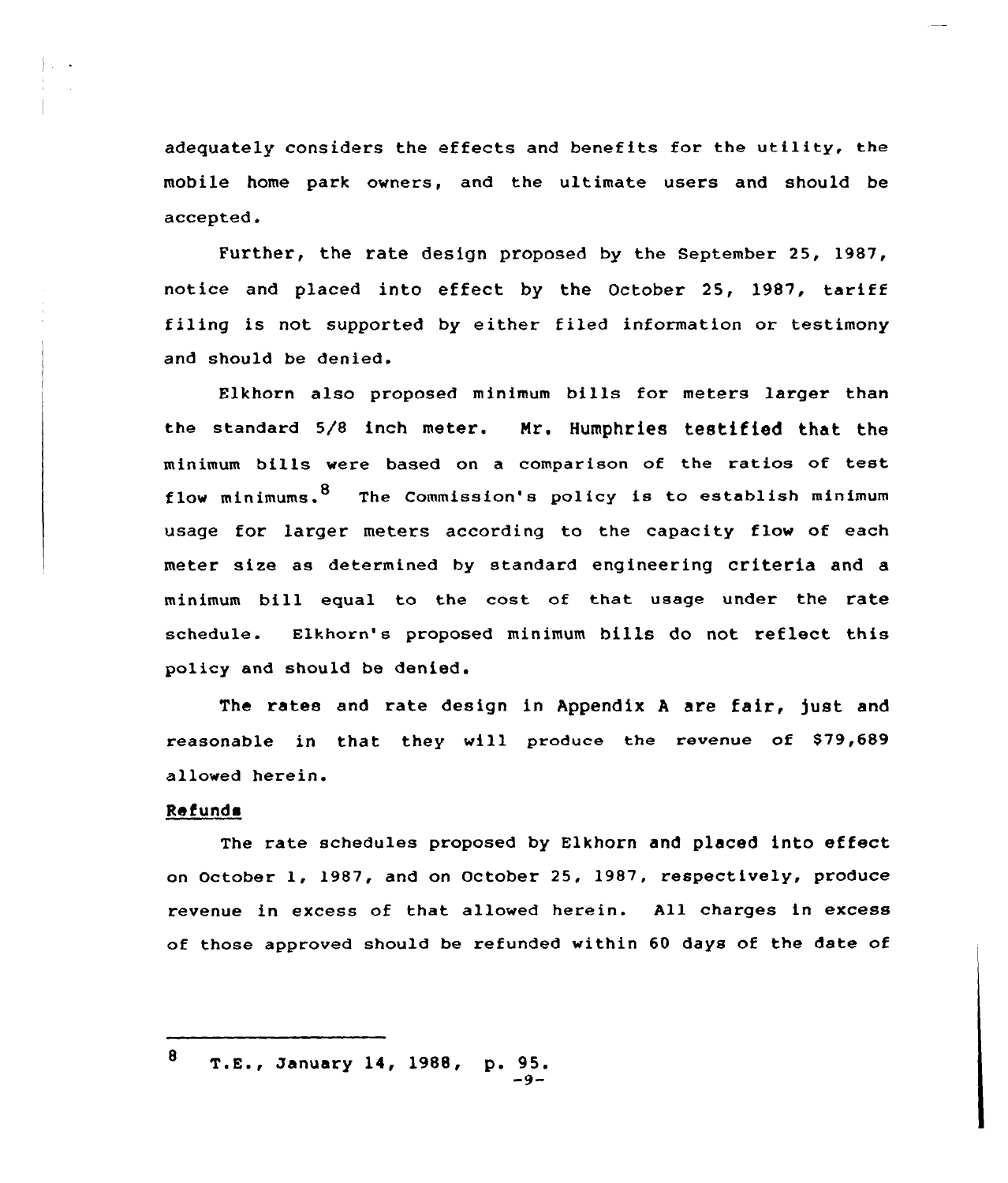this Order. Within 30 days thereafter, Elkhorn should file information with the Commission identifying the customers, amounts charged, and amounts refunded to each, with a statement as to whether such refunds were made by check or by credits to the customers' bills.

### FINDINGS AND ORDERS

The Commission, after consideration of the evidence of record and being advised, is of the opinion and finds that:

1. The rates and charges proposed by Elkhorn and placed into effect on October 25, 1987, produce revenues in excess of those found reasonable herein and should be denied.

2. The change in rate design proposed by Elkhorn is not supported by the evidence and should be denied.

3. The rates and charges in Appendix <sup>A</sup> are the fair, just, and reasonable rates and charges to be charged by Elkhorn in that they should produce annual revenues of 879,555. These revenues will he sufficient to meet Flkhorn's operating expenses found reasonable for rate-making purposes, service its debt, and provide a reasonable surplus.

4. Within 60 days of the date of this Order, Elkhorn should refund to its customers all charges in excess of those approved herein. Within 30 days thereafter, Elkhorn should file information with the Commission identifying the customers, amounts charged, and amounts refunded to each, with a statement as to whether such refunds were made by check or by credits to customers' bills. Adjustments should also include any difference resulting from minimum bills charged and those allowed herein.

 $-10-$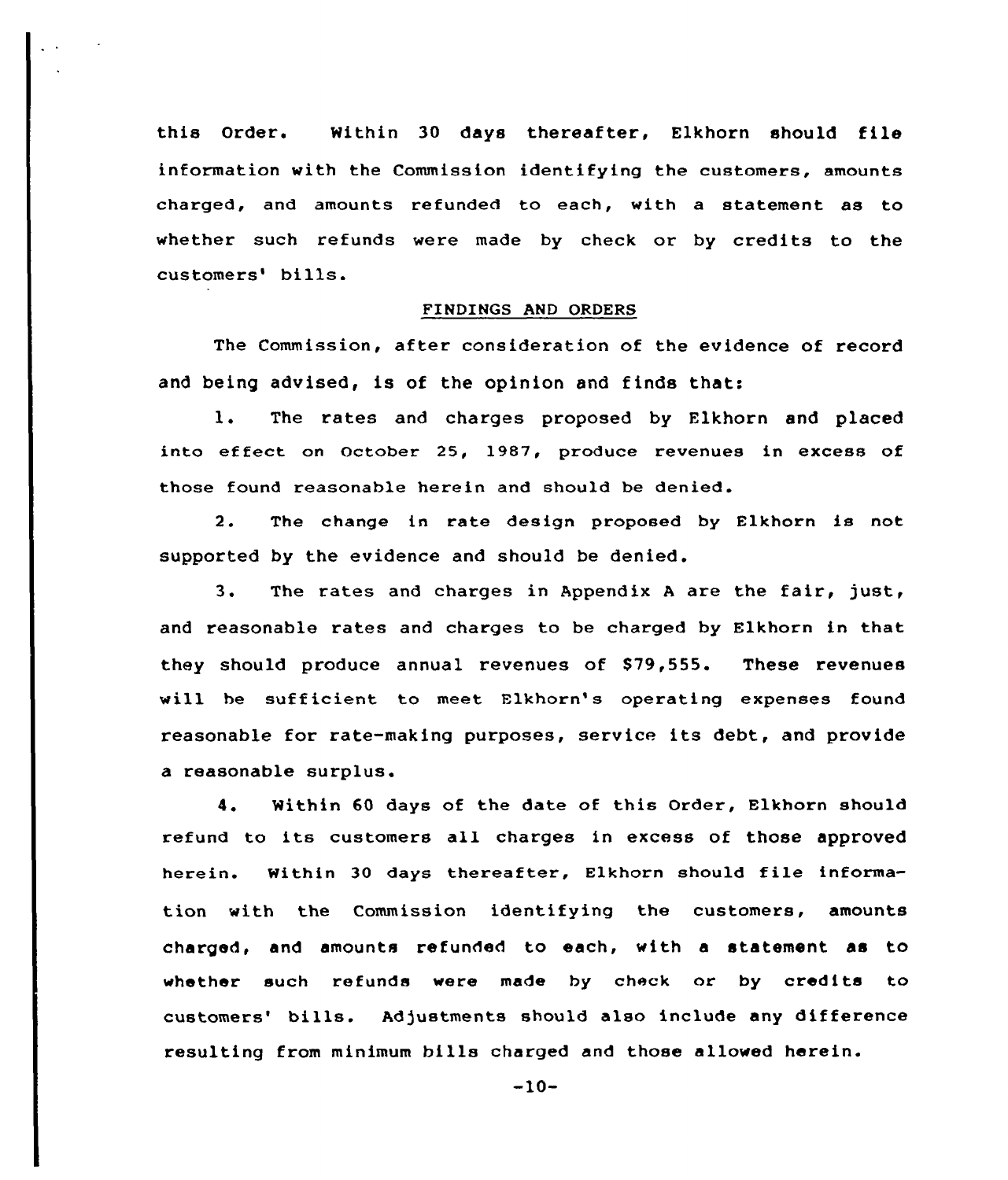S. Within 30 days of the date of this Order, Elkhorn should file with this Commission its revised tariff sheets setting out the rates approved herein.

6. Elkhorn be granted a limited deviation from 807 KAR 5:066, Section 5(4) in order to p1an, finance and construct improvements ta its water storage facilities.

IT IS THEREFORE ORDERED that:

l. The rates placed into effect by Elkhorn on October 25, 1987, be and they are hereby reduced.

2. Elkhorn's rate design be modified to conform to Appendix <sup>A</sup> of this Order.

3. The rates and charges in Appendix <sup>A</sup> are the fair, just, and reasonable rates and charges to be charged by Elkhorn for water service rendered on and after the date of this Order.

4. Elkhorn shall make refunds and adjustments to customers' bills and file information pertaining thereto in accordance with Finding No. 4.

5. Within 30 days from the date of this Order, Elkhorn shall file with this Commission its revised tariff sheets setting out the rates approved herein.

6. Deviation from <sup>807</sup> KAR 5:066, Section 5(4), be and it hereby is granted until July 1, 1991.

7. Elkhorn shall review its water storage situation prior to the expiration date of this deviation and construct the amount of storage necessary to supply adequate and reliable service to its customers.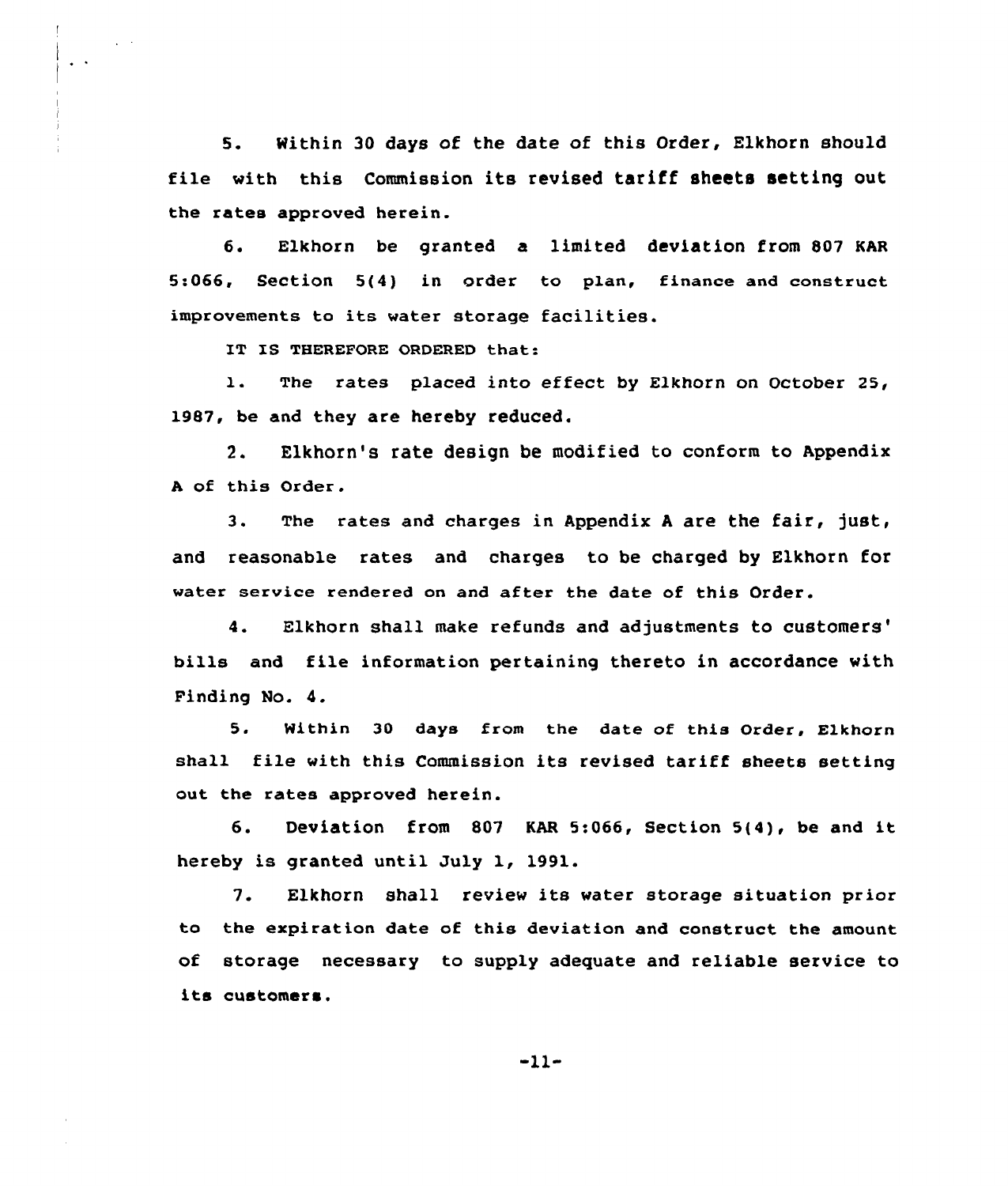Done at Frankfort, Kentucky, this 10th day of February, 19B8.

PUBLIC SERVICE COMMISSION

Pidad D. Hemangh

Vice Chairma

issione

ATTEST:

Executive Director